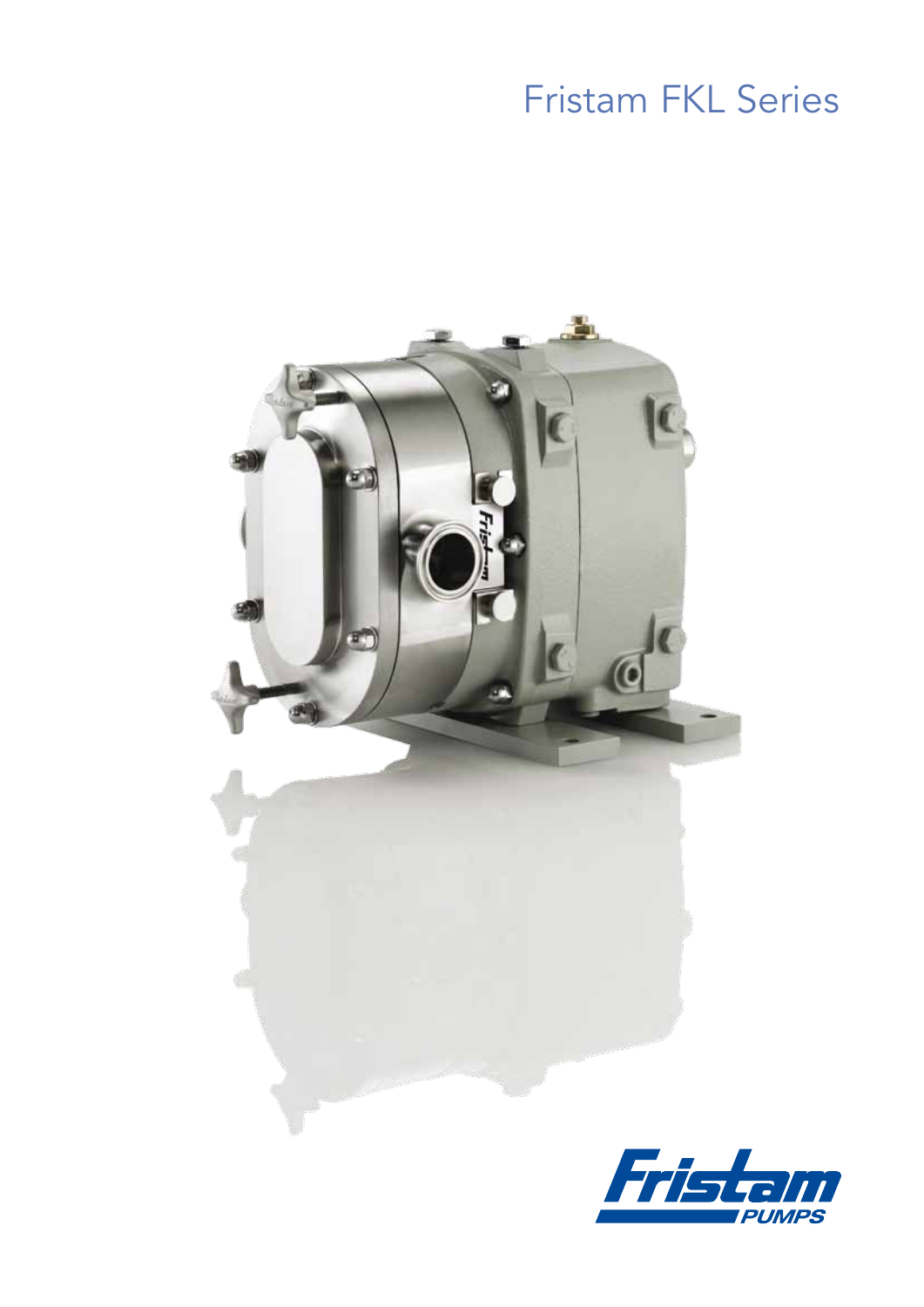## Fristam FKL positive displacement pumps

These circumferential piston pumps are extremely hygienic and offer high pumping efficiencies at discharge pressures up to 35 bar. Their revolutionary split-style gearbox makes maintenance quick and easy. FKLs are perfect for the dairy, meat, food, beverage, chemical, cosmetics and pharmaceuticals industries. Their smart design makes them extremely reliable and long-lasting.

#### HIGHEST QUALITY

The FKL series complies with the highest standards and recommendations such as 3A. FKLs are built with superior materials. Corrosion-resistant steel such as chromium molybdenum steel 316L with a minimum thickness of 6.0 mm, 3.1 material certification (certificate available upon request) and FDA certified elastomers guarantee maximum safety in the process. All pumps from the FKL series offer CIP and SIP.

#### **TIGHT INTERNAL TOLERANCES**

They not only allow for higher pumping efficiency with incredible suction performance, but also reduce product damage due to shear. This results in very gentle product handling and ultimately better product integrity. The FKLs' tight tolerances also make our pumps more resistant to wear from abrasive products – and enable them to handle goods with higher viscosities.

#### OPTIMAL DESIGN

The solid design and robust construction of Fristam FKL pumps ensure highest efficiency and operational reliability. Some of their most significant features are:

- high-pressure rotors
- offset rotor bolts
- the revolutionary split gearbox
- the extra-dimensional shaft
- seamless seals

#### Split gearbox

This revolutionary design provides quick and easy access to bearings and shafts (available on models 15–250), ensuring long life and uninterrupted performance with:

- bearing-supported gears for even load distribution and less shaft deflection
- large bearings for longer life and less maintenance
- easy access with gearbox halves separable in less than one minute
- complete shaft assembly with gears and bearings removable as one
- simple reassembly after maintenance
- labyrinth oil seals preventing water or product contamination, and protecting against high-pressure washing or product build-up
- low-maintenance lubrication



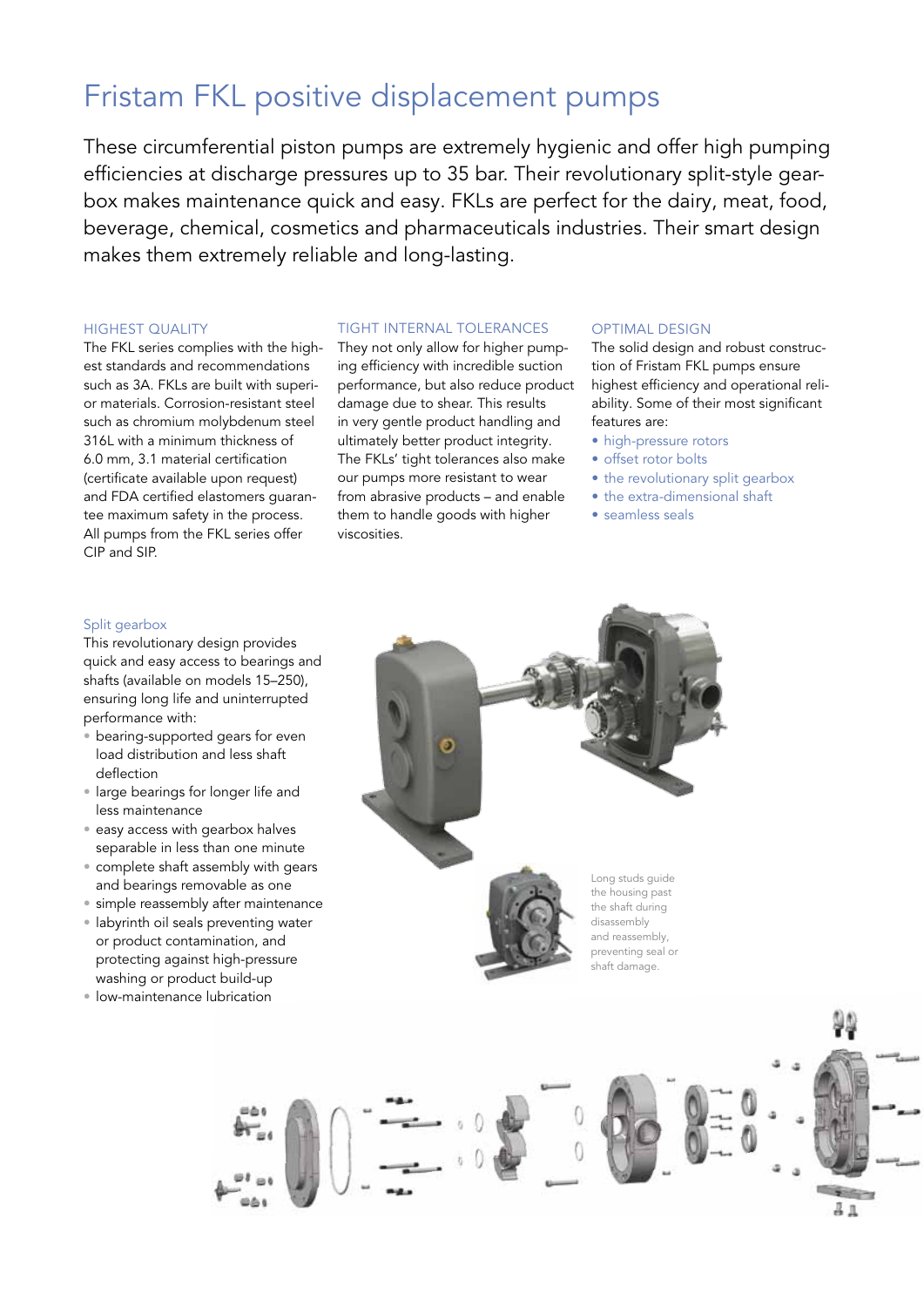

#### Extra-dimensional shaft

A Fristam FKL shaft is made from a single solid piece of 316L stainless steel. It has a larger diameter and a shorter overhung load to withstand elevated pressure without breaking.



#### Seamless seal changeover

FKL seals are completely contained within a cartridge. No extra modification is needed to switch from a single to a double seal or from O-ring to a mechanical seal.



#### Offset rotor bolts

The FKL's special rotor bolts lessen the unwinding force of the product. They provide natural agitation in order to enhance cleanability in the cavity.